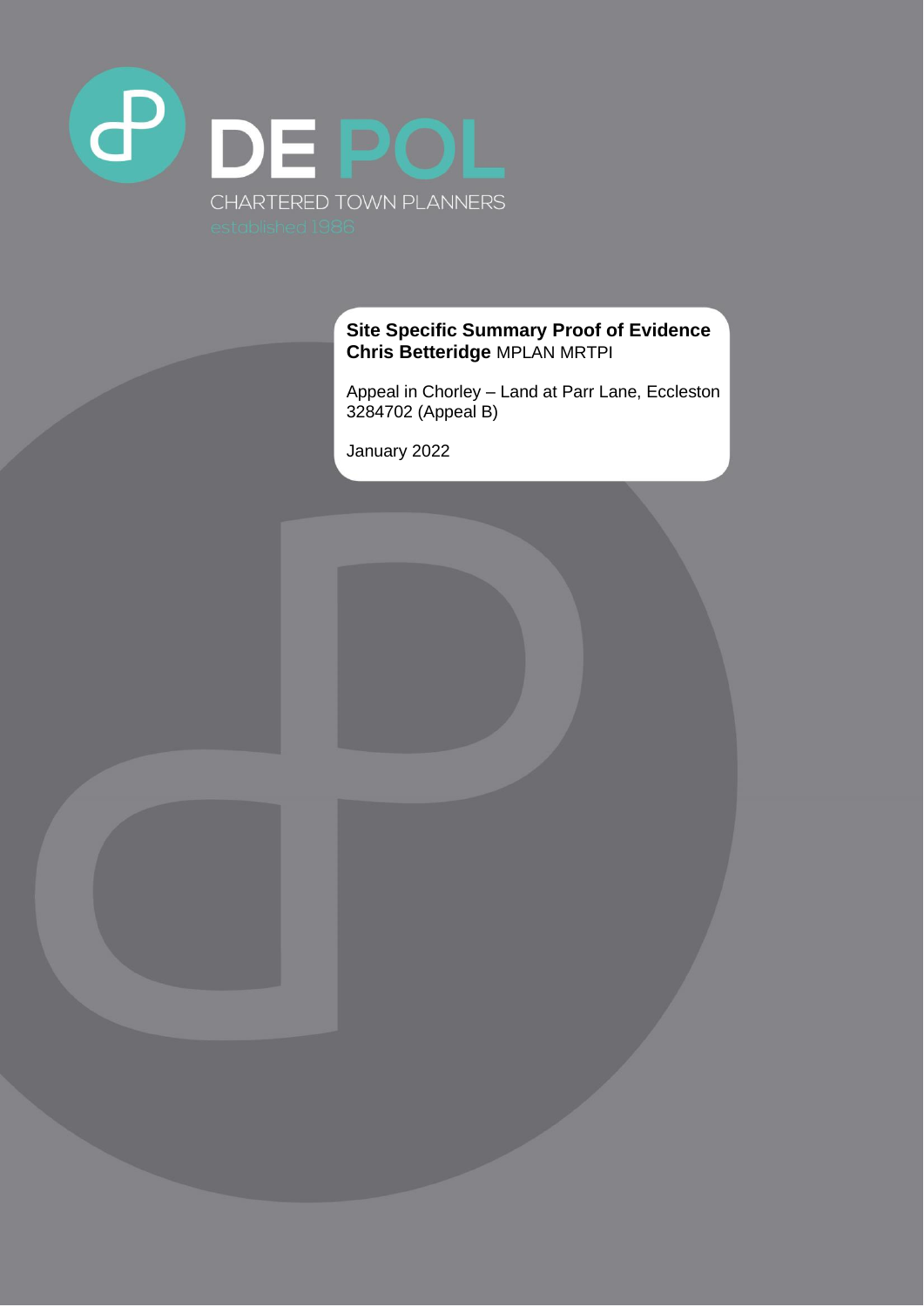

## **Contents**

**Chapter 1 Summary Proof** 1 1

Page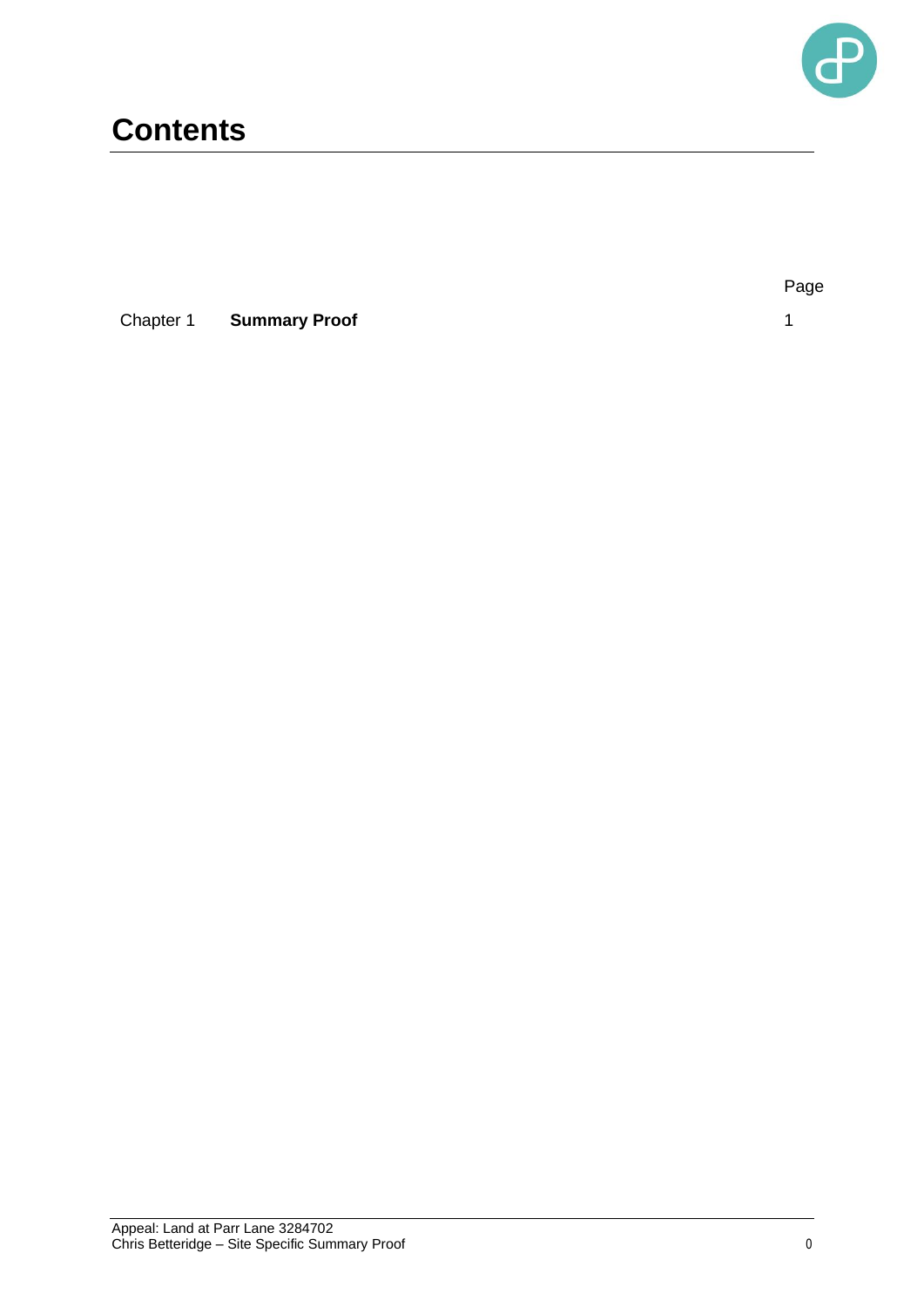

# **1. Summary Proof**

1.1. This Site Specific Summary Proof of Evidence is submitted on behalf of Metacre Ltd in respect of the following appeal against Chorley Council's refusal to grant planning permission:

Appeal B: Land South of Parr Lane, Eccleston. Appeal ref. APP/N2345/W/20/3284702.

## Proposed Development

1.2. The Appeal seeks outline permission for up to 34no. dwellings including 35 percent affordable housing with all matters reserved for future approval. The appeal is supported by an indicative layout.

## Planning Assessment

- 1.3. There are no site specific reasons for refusal associated with this appeal. Furthermore no planning harm is alleged on a site specific basis. The Council's reason for refusal relates to non-conformity with a single policy in the Local Plan, Policy BNE3.
- 1.4. The following is common ground between the appellant and Council:
	- **Highways**. The arrangements proposed are acceptable and development can be accommodated within the exisitng road network.
	- **Ecology**. The appeal site will not have any unacceptable impact on ecology.
	- **Flood Risk / Drainage**. The appeal site is located within Flood Zone 1 and surface water can be appropriately managed.
	- **Infrastructure and Services**. There are no constraints relating to infrastructure and services.
- 1.5. Subject to the s.106 obligations and conditions there are no objections from the statutory consultees.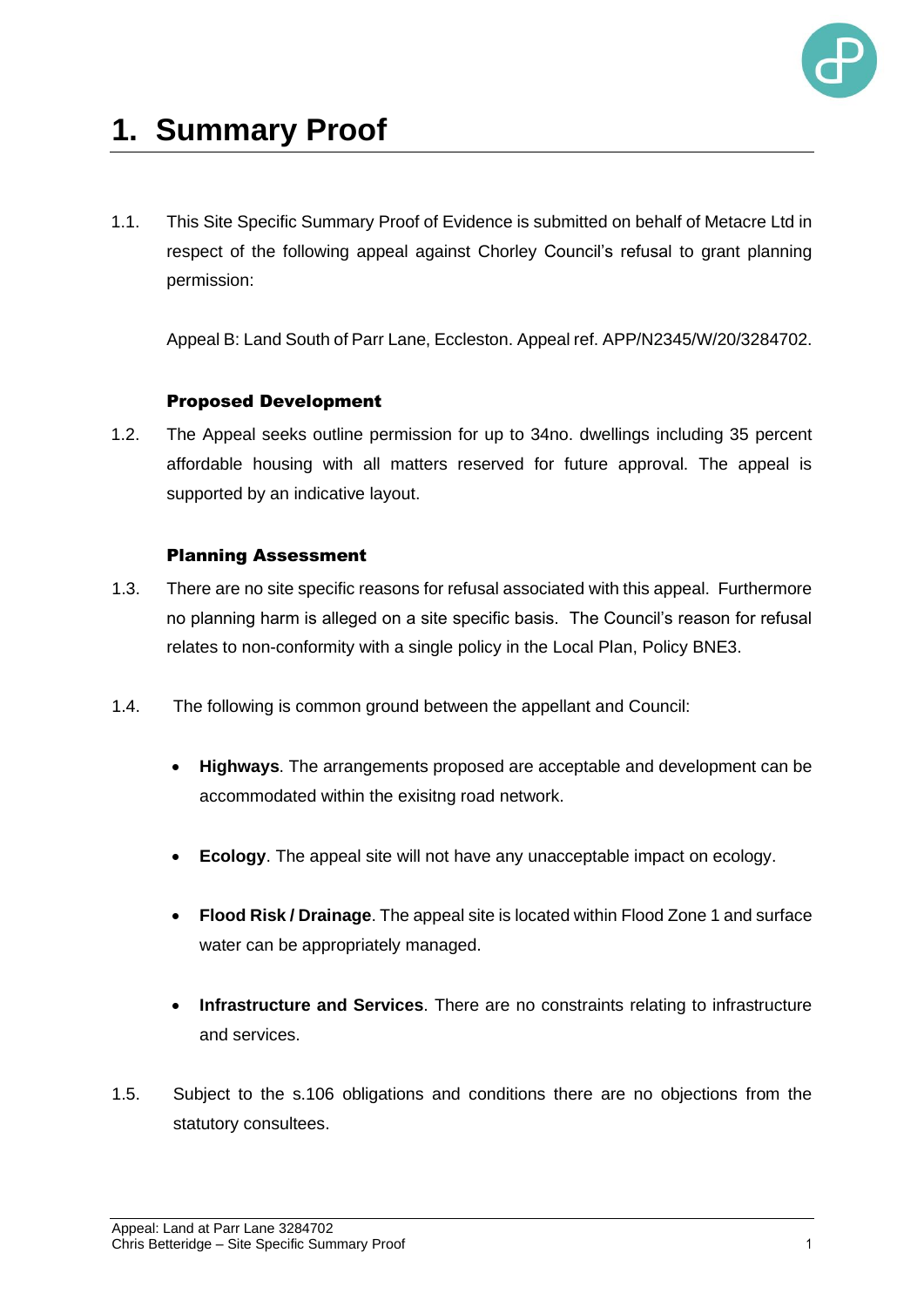

#### **Accessibility**

1.6. It is common ground that the site is in a sustainable location<sup>1</sup>. The appeal site is located immediately adjacent to the settlement of Eccleston a Rural Local Service Centre. The site is within walking distance of a range of local services and bus services.

#### Amenity

1.7. It is common ground that the appeal proposal would enable a suitable detailed scheme to be secured at reserved matters stage in compliance with relevant planning policy. The site has been subject to consultation with Chorley Councillors and no objection or concerns have been raised<sup>2</sup>.

#### Site Suitability and Safeguarded Land

1.8. The appeal site is identified as Safeguarded Land by Policy BNE3. The policy states that Safeguarded Land is "*safeguarded for future development needs beyond the plan period*" 3 . The designation of the site as Safeguarded Land confirms it is suitable for development.

#### Benefits of the Appeal Proposal

1.9. There are a number of benefits associated with the appeal proposal and these are identified below.

#### Social and Economic Benefits of Market Housing

- 1.10. NPPF confirms how delivering housing is a key component in delivering the economic and social objectives of sustainability.
- 1.11. New housing will increase the customer base for local services and create jobs and spending during the development phase.
- 1.12. The Council is only able to demonstrate a 2.5 year housing land supply against the Standard Method Local Housing Need. The appeal proposal will contribute towards meeting this shortfall in the five year supply.

<sup>1</sup> **CD10.5** Planning Statement of Common Ground para. 5.12

<sup>2</sup> **CD6.31** Central Lancashire Issues and Options Consultation November 2019 – Annex 2

<sup>3</sup> **CD6.2** Chorley Local Plan para. 7.16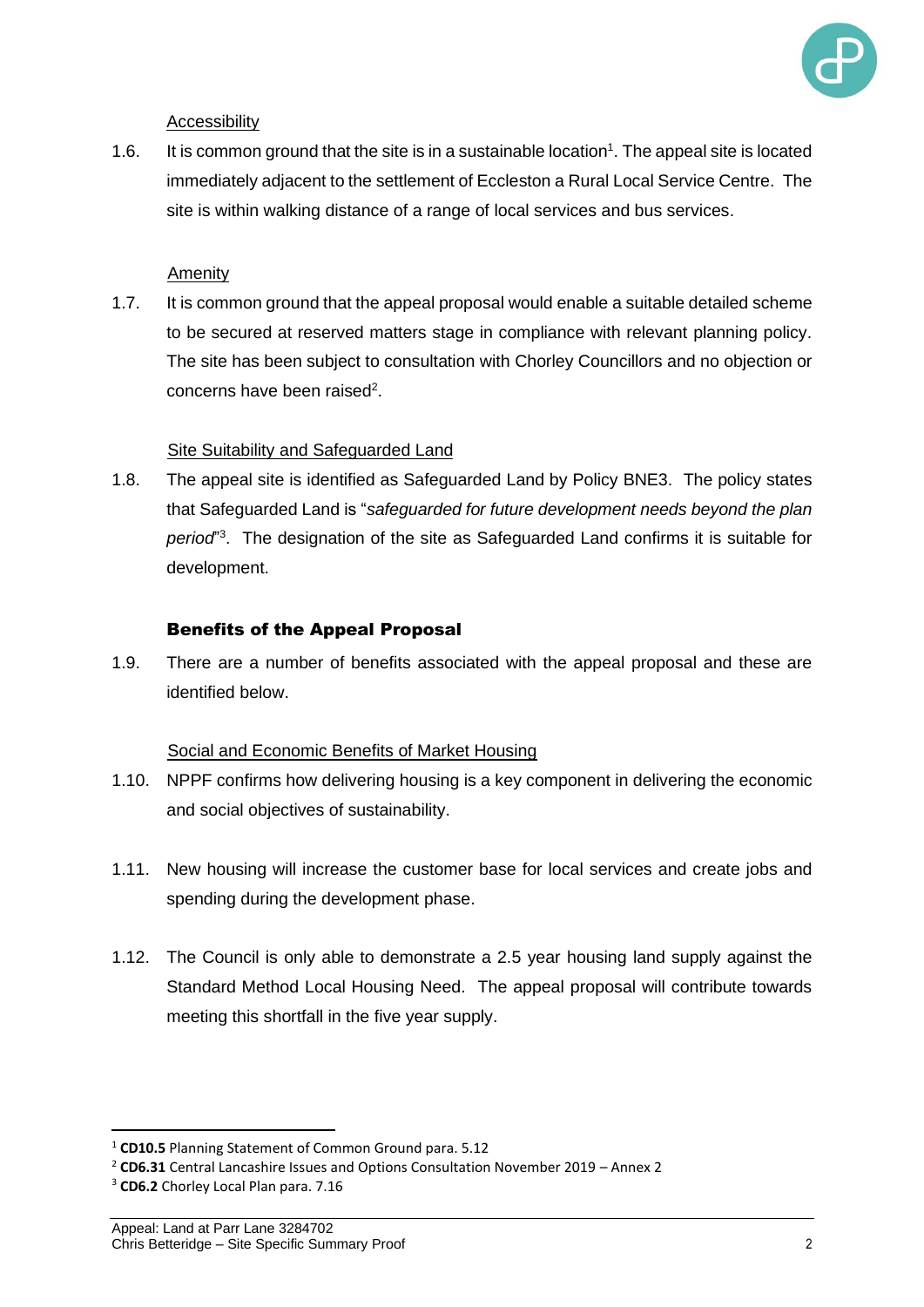

1.13. Notwithstanding the tilted balance there is evidence in appeal decisions at Winsford<sup>4</sup>, Nantwich<sup>5</sup> and Eastleigh<sup>6</sup> that delivery of market housing is a significant benefit. At the Pear Tree Lane appeal the Inspector also concluded that the appeal would have been allowed<sup>7</sup> regardless of the tilted balance.

## Affordable Housing.

- 1.14. The proposal includes 35 percent affordable housing in accordance with CS policy 7.
- 1.15. It is common ground that there is a need for affordable housing. The 2020 Housing Study which identifies a need for 132 affordable dwelling per annum with "*a substantial need for additional affordable housing*" <sup>8</sup> and an "*acute need for affordable rented*  housing"<sup>9</sup>.
- 1.16. At the previously mentioned appeal cases at Nantwich<sup>10</sup>, Winsford<sup>11</sup> and Eastleigh<sup>"12</sup> the SoS or Inspector placed significant weight on the delivery of policy compliant affordable housing*.* At the Pear Tree Lane appeal the Inspector identified the delivery of policy compliant affordable housing as a "*significant social benefit*" 13 .

## On-site Open Space and Biodiversity .

1.17. The appeal proposal will provide on-site public open space and potential for biodiversity enhancement together with tree planting this will have a beneficial impact particularly for climate change.

## Sustainable Development

1.18. It is considered that the appeal proposal delivers on all three sustainability objectives underlined by Chorley Council's identification of the site for potential development in the emerging plan.

<sup>4</sup> **CD8.34** Appeal – Land off Rilshaw Lane, Winsford APP/A0665/A/14/229269 SoS para. 16

<sup>5</sup> **CD8.25** Appeal – Audlem Road, Stapeley Nantwich APP/R0660/A/13/2197529 SoS para. 28

<sup>6</sup> **CD8.35** Appeal – Satchell Lane, Hamble-le-Rice, Eastleigh APP/W1715/W/18/3194846

<sup>7</sup> **CD8.1** Appeal – Land at Pear Tree Lane, Chorley APP/D2320/W/20/3247136 para. 105

<sup>8</sup> **CD6.21** Central Lancashire Housing Study 2020 pg. 47

<sup>9</sup> **CD6.21** Central Lancashire Housing Study 2020 pg. 47

<sup>10</sup> **CD8.25** Appeal – Audlem Road, Stapeley Nantwich APP/R0660/A/13/2197529 SoS para. 29

<sup>11</sup> **CD8.34** Appeal – Land off Rilshaw Lane, Winsford APP/A0665/A/14/229269 SoS para. 16

<sup>12</sup> **CD8.35** Appeal – Satchell Lane, Hamble-le-Rice, Eastleigh APP/W1715/W/18/3194846 para. 47

<sup>13</sup> **CD8.1** Appeal – Land at Pear Tree Lane, Chorley APP/D2320/W/20/3247136 para. 12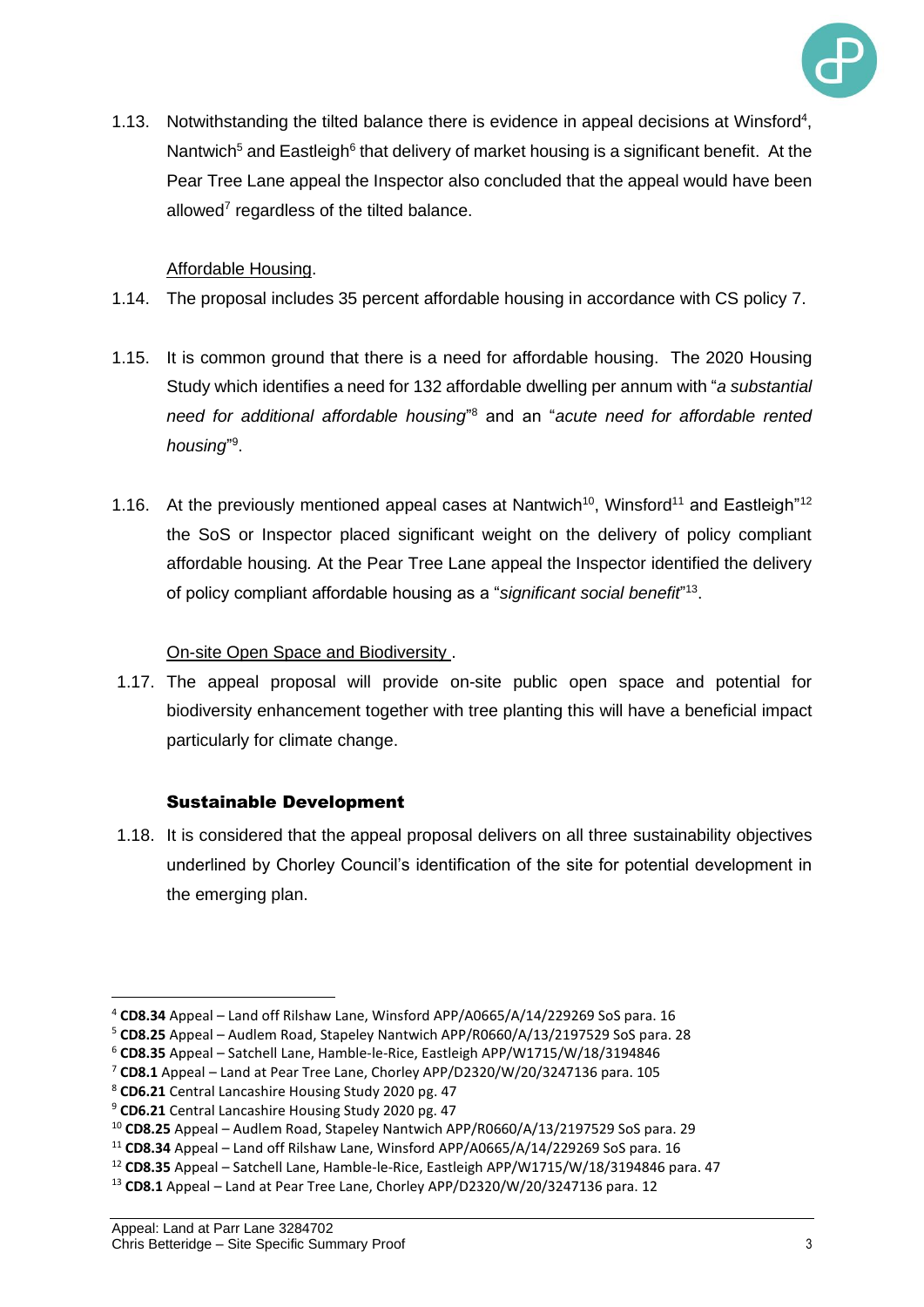

1.19. Notwithstanding the Safeguarded Land designation the appeal proposals comprise sustainable development.

## **Planning Balance**

## Tilted Balance

- 1.20. For reasons highlighted the tilted balance is engaged.
- 1.21. The appeal proposals will secure the following benefits:
	- contribution towards the supply of housing, which for reasons stated is a social benefit of significant weight;
	- contribution towards affordable housing, which for reasons stated is a social benefit of significant weight;
	- economic benefits, which for reasons stated carries moderate weight;
	- environmental benefits associated with tree planting and potential biodvierstiy enhancement carries moderate weight.
- 1.22. There are no site-specific issues associated with the development which would render it unacceptable.
- 1.23. There is insufficient land to meet housing need to the end of the Plan period and therefore a need to develop Safeguarded Land now.
- 1.24. Mr Saunders' evidence demonstrates that the Chorley has a 2.5-year housing land supply against the Standard Method Local Housing Need. The application proposal will make a contribution towards housing need in Chorley.
- 1.25. The conflict with policy BNE3 should be afforded limited weight and there are no adverse impacts which would significantly and demonstrably outweigh the benefits when assessed against the NPPF.

#### Flat Balance

- 1.26. Even in a flat balance scenario the appeal proposal should be approved.
- 1.27. There is no site specific harm as a result of the appeal proposal.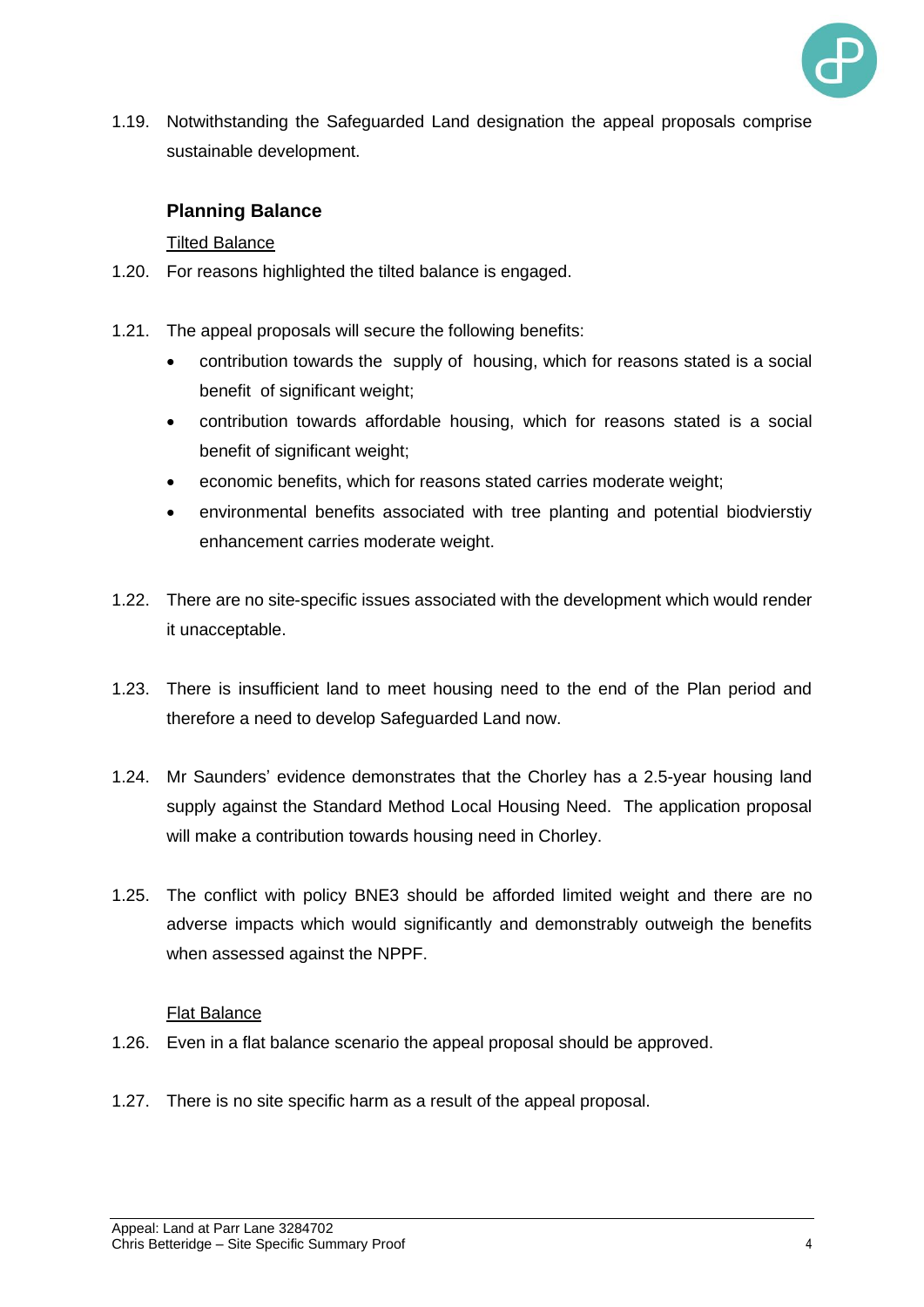

- 1.28. The previously mentioned appeal decisions provide examples of where adopted Development Plans can be outweighed by the type of benefits applicable to the appeal proposal.
- 1.29. The Standard Method Local Housing Need figure remains a material consideration, it will become Chorley's housing figure by default in September 2022 unless a review has been undertaken. Given the significant uplift in Standard Method Housing Need figure by 455 dpa against Chorley Council's figure of 109 dpa, there will be a significant change.
- 1.30. The site has been identified as a site for residential development by Chorley Council. The emerging Local Plan, with a 2021 start date, identifies all but one of the Safeguarded Sites for housing development. Safeguarded Land will likely be made available for development before the end of the current plan period<sup>14</sup>.
- 1.31. South Ribble and Preston Councils do not apply out-of-date CS Policy 4. As a result neither CS Policy 4 nor the Local Housing Need will be delivered. This is particularly important in the context of the NPPF objective to boost significantly the supply of homes. All of this must be weighed against CS Policy 4 and Local Plan Policy BNE3.
- 1.32. The proposal will deliver up to 12 affordable homes as part of the development, for which there is an agreed substantial need. The aforementioned social and economic benefits from contributing to the housing supply still carry significant and moderate weight respectively. Consequently, even in a flat balance it is my opinion that the balance of weight still falls in favour of the appeal.

## Third Party Comments

- 1.33. A number of objections raise issues relating to technical matters including highway impact / safety, ecological impact, noise and flood risk. The subject applications have been supported by a range of technical surveys and assessments and there are no objections to the grant of planning permission by the statutory consultees in relation to such matters, nor does the Council suggest that there are any technical grounds to refuse permission on this basis. In terms of other comments:
	- It is considered that a development of 34 dwellings is not out of keeping with a settlement the size of Eccleston:

<sup>14</sup> **CD8.1** Appeal - Land at Pear Tree Lane, Chorley APP/D2320/W/20/3247136 para. 50.